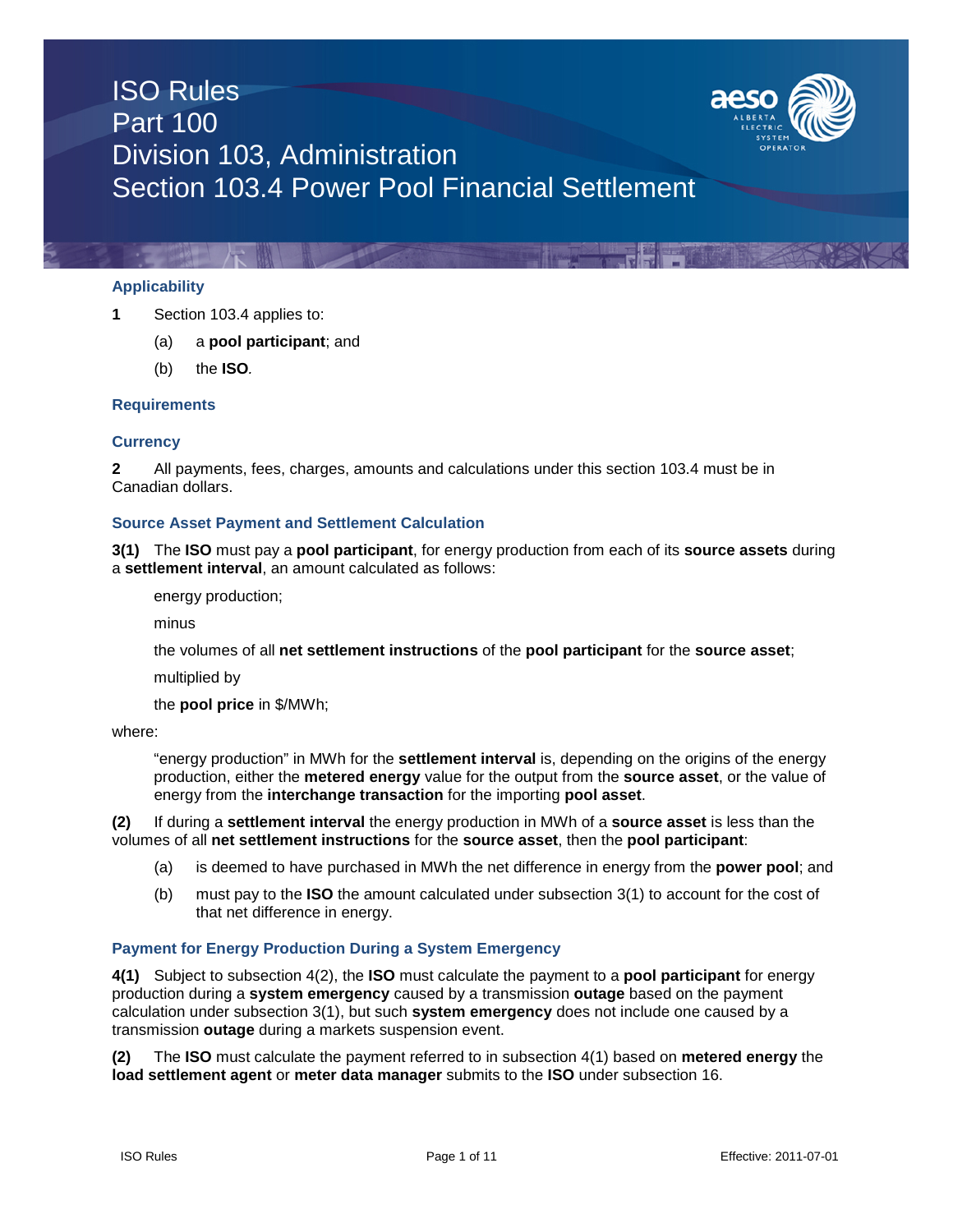

## **Payment for Long Lead Time Energy**

**5(1)** Subject to subsection 5(2), the **ISO** must calculate the payment to a **pool participant** for energy production related to **incremental generation costs** the **pool participant** incurs as a result of a **directive** for **long lead time energy,** excluding any such **directive** issued during a markets suspension event, based on **metered energy** submitted to the **ISO** under subsection 16*.*

**(2)** If any costs a **pool participant** incurs due to a **directive** for **long lead time energy** are not fully recovered under subsections 3 and 6*,* and those residual costs are referenced in and recoverable under the definition of **incremental generation costs**, then the **ISO** must, in accordance with subsection 6.3.5.3b) of the **ISO rules**, *Payment for Incremental Generation Costs*, pay an additional amount to the **pool participant** to cover those residual costs.

#### **Payment to a Supplier on the Margin**

**6(1)** The **ISO** must pay an uplift payment to a **pool participant** with a **source asset** that has delivered energy pursuant to a **dispatch** during a **settlement interval** if during the **settlement interval**:

- (a) the **ISO** issues a **dispatch** for an **operating block** related to the **source asset**;
- (b) the **offer** price for the **operating block** is greater than the **pool price**; and
- (c) the energy production of the **source asset** is greater than the sum of the energy that is included in a **dispatch** for all **operating blocks** with an **offer** price below the **offer** price of the **operating block** referred to in subsections 6(1)(a) and (b*).*
- **(2)** The **ISO** must calculate any uplift payment made under subsection 6(1) as follows:
	- (a) If A minus B is less than or equal to C minus B, then the uplift payment equals:

A minus B;

multiplied by

D minus the **pool price**; or

(b) If A minus B is greater than C minus B, then the uplift payment equals:

C minus B;

multiplied by

D minus the **pool price**;

## where:

- "A" is the energy production in MWh of the **source asset** in the **settlement interval**;
- "B" is sum of the energy in MWh in the **settlement interval** included in the **dispatch** of all **operating blocks** of that **source asset** with **offer** prices less than the **offer** price of the **operating block** that is eligible for uplift payment for the same **source asset**;
- "C" is the energy production in MWh in the **settlement interval** included in the **dispatch** up to the **operating block** eligible for uplift payment for that **source asset**; and
- "D" is the **offer** price associated with the MW level of energy included in a **dispatch** in "C".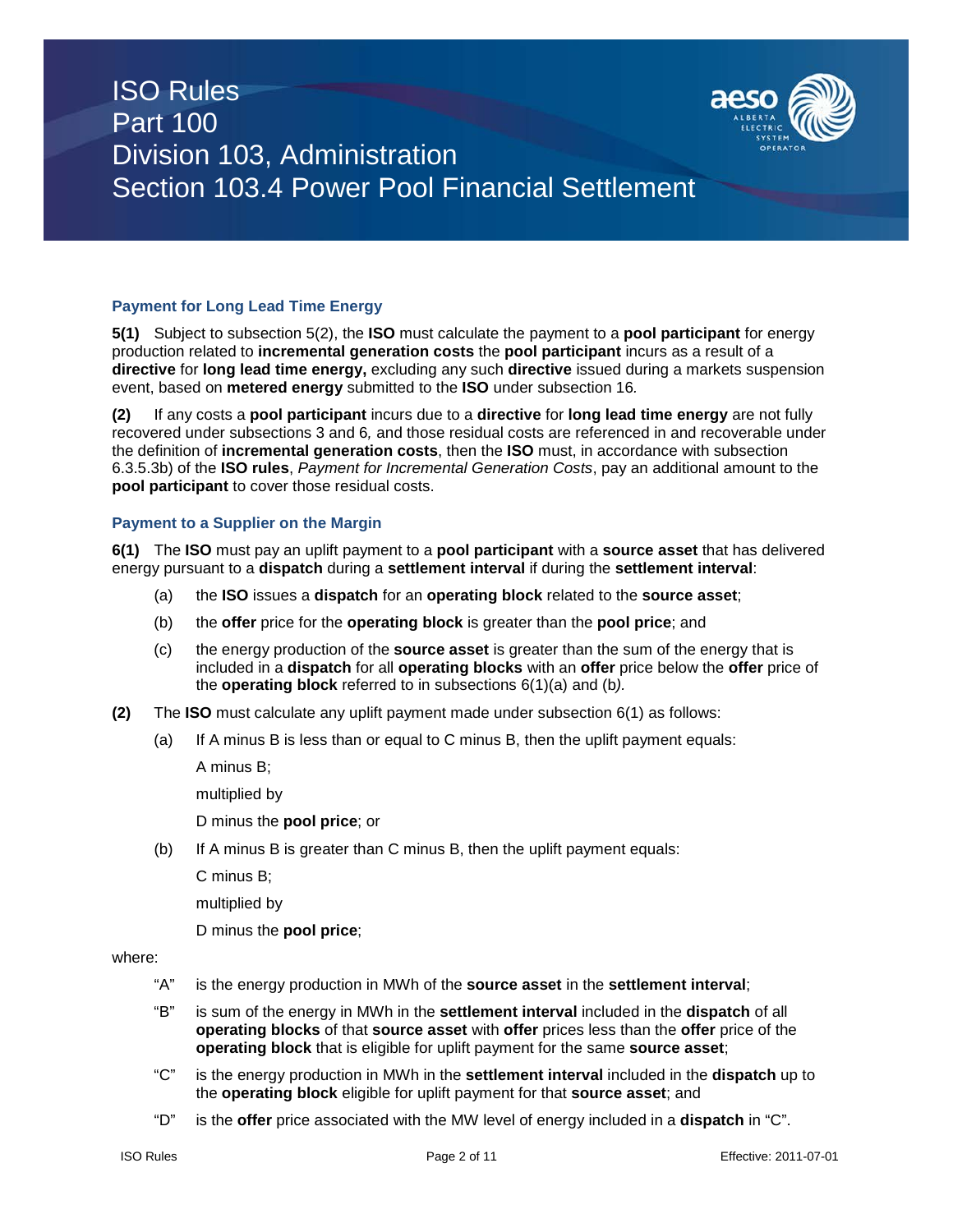

**(3)** If more than one (1) **operating block** with an **offer** price greater than the **pool price** is included in a **dispatch**, then the **ISO** must pay the **pool participant** the uplift payment calculated in accordance with subsection 6(2) for each of the **operating blocks**.

#### **Payment for Dispatch Down Service**

**7(1)** The **ISO** must pay a **dispatch down service** payment to a **pool participant** with a **source asset** that has provided **dispatch down service** during a **settlement interval**, calculated as follows:

**dispatch down service** price;

multiplied by

**dispatch down service** quantity;

multiplied by

**dispatch down service** time;

divided by

sixty (60) minutes;

#### where:

**"dispatch down service** price" is the **system marginal price** plus the **offer** price for the **dispatch down service**, the sum of which must be greater than or equal to zero for the **settlement interval**;

**"dispatch down service** quantity" is the amount of energy in MW included in the **dispatch** to the **pool participant** for **dispatch down service** in the **settlement interval**; and

**"dispatch down service** time" is the number of minutes set out in the **dispatch** for the **source asset** for **dispatch down service** in the **settlement interval**.

#### **Dispatch Down Service Charge**

**8** If the **ISO** makes any **dispatch down service** payments under subsection 7 for a **settlement interval**, then any **pool participant** with a **source asset** that has provided energy during the **settlement interval** must pay the **ISO** a charge, calculated as follows:

energy production;

multiplied by

the sum of all **dispatch down service** payments;

divided by

the sum of all energy production;

where:

"**dispatch down service** payments" are the payments calculated and paid under subsection 7; and

**"**energy production**"** is denoted in MWh for a **settlement interval** and is the **metered energy** value for the output from the **source asset**.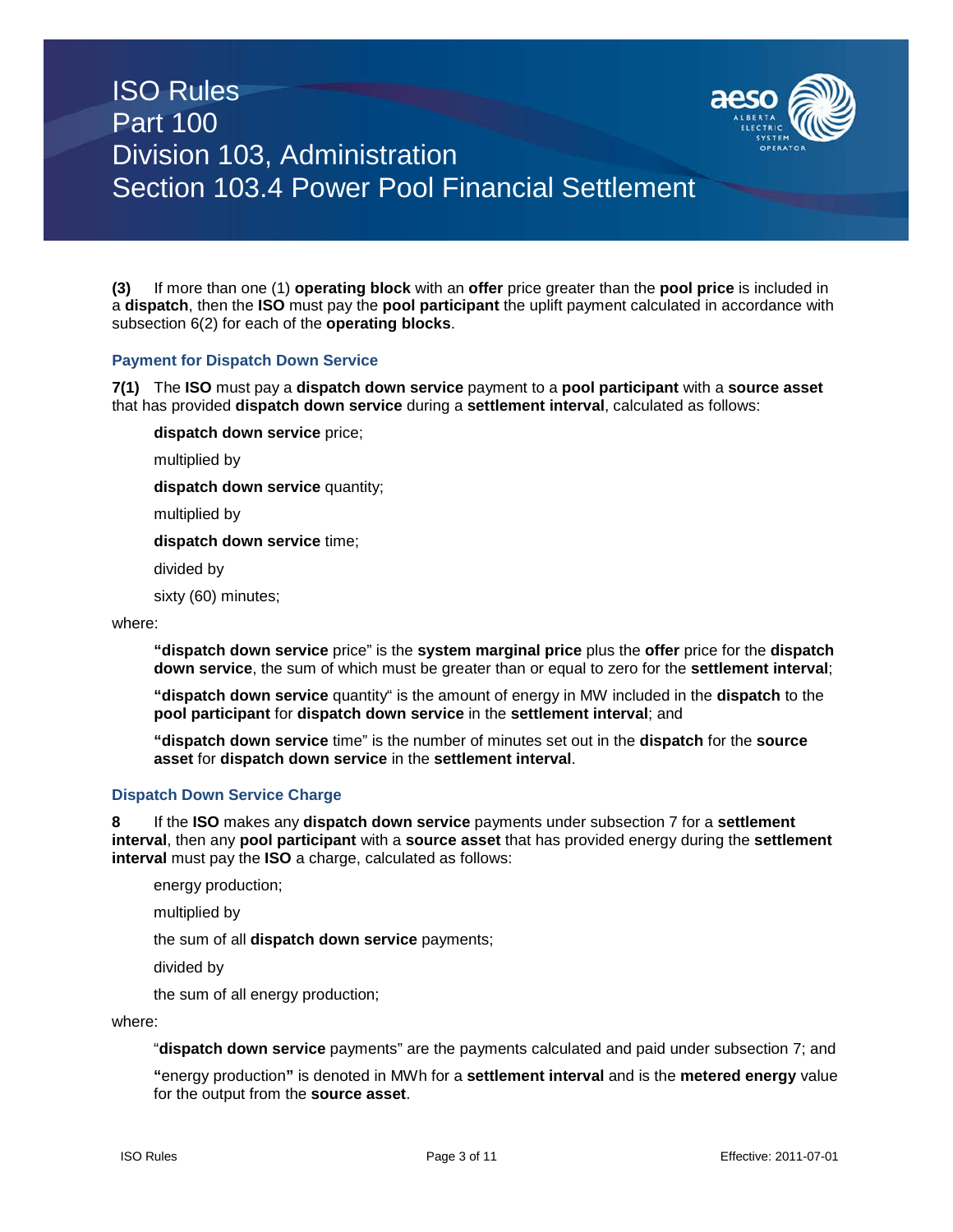



#### **Sink Asset Calculation and Payment**

**9(1)** A **pool participant** with one or more **sink assets** must pay the **ISO** for the energy each **sink asset** consumes in a **settlement interval**, calculated as follows:

**sink asset** energy consumption;

minus

the volume of all **net settlement instructions** of the **pool participant** for the **sink asset**;

multiplied by

the **pool price**;

where:

"**sink asset** energy consumption" for the **settlement interval** is, depending on the origins of the energy consumption, either the **metered energy** value for the **pool asset** originating from **load**, or the value of energy from the **interchange transaction** for the exporting **pool asset**.

**(2)** If, for the **settlement interval**, the **sink asset** energy consumption is less than the volumes of all **net settlement instructions**, then:

- (a) the **pool participant** is deemed to have sold the MWh net difference in energy to the **power pool**; and
- (b) the **ISO** must pay the **pool participant** the amount calculated under subsection 9(1) to account for the cost of that net difference in energy.

#### **Charge for Cost of Long Lead Time Energy**

**10** The **ISO** must include as a line item in any **power pool** statement any charge to a **pool participant**  under subsection 7 of section 103.6 of the **ISO** rules, *ISO Fees and Charges* for the **ISO** to recover any costs associated with a **directive** for **long lead time energy**.

#### **Allocation of Charges for Payments to a Supplier on the Margin**

**11** If, for any **settlement interval**, the **ISO** has paid a **pool participant** an uplift payment in accordance with subsection 6, then any **pool participant** with energy consumption in the same **settlement interval** must pay the **ISO** a charge the **ISO** calculates as follows:

the sum in dollars of all uplift payments;

multiplied by

the energy consumption of the **pool participant**;

divided by

the sum of energy consumption of all **pool participants**.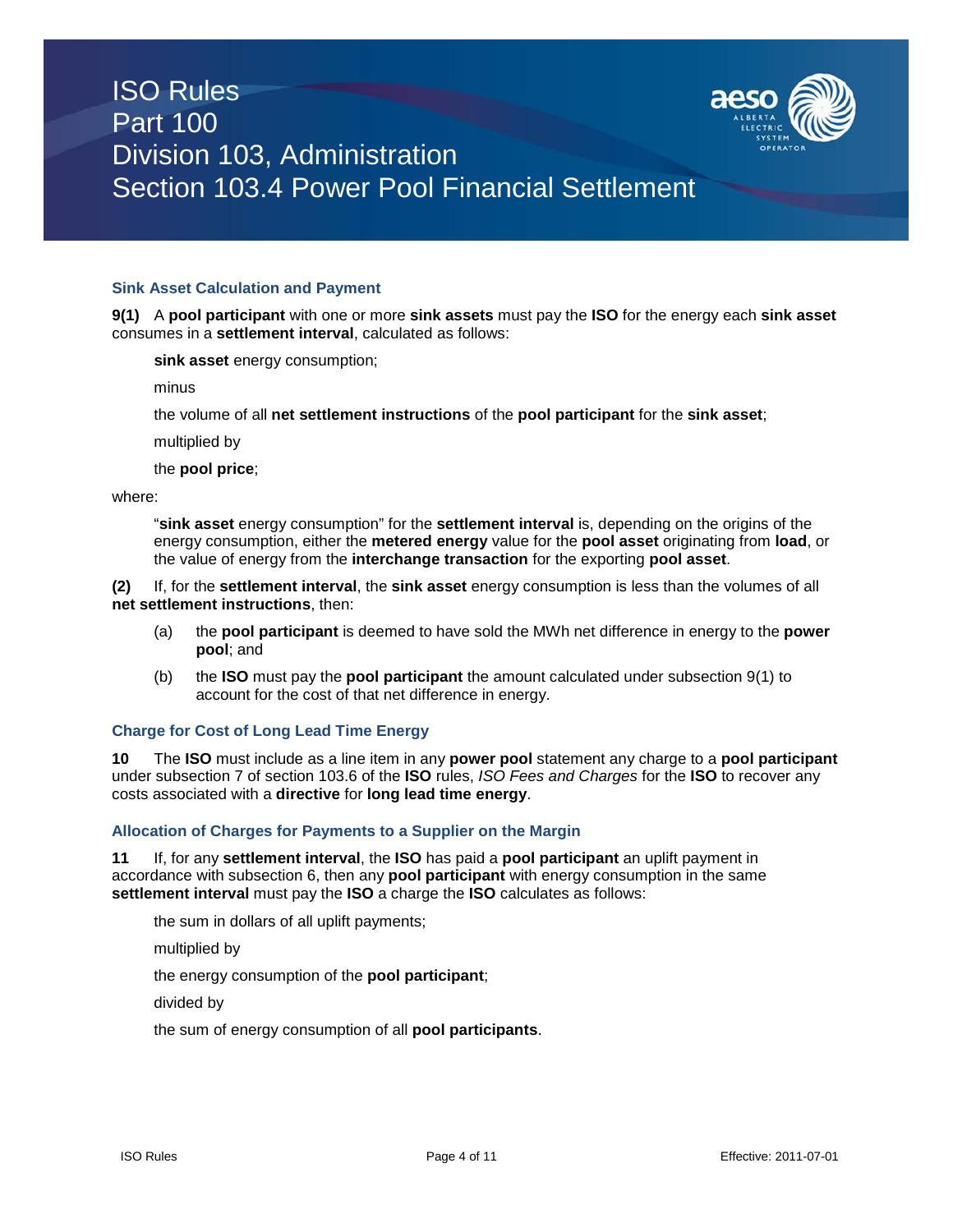

## **Post Final Adjustments for Load Settlement**

**12(1)** The **ISO** must calculate and include in a preliminary **power pool** statement for a **settlement period** any post final adjustments required in accordance with **Commission** *Rule 021, Settlement System Code Rules*.

**(2)** Subject to subsection 12(5), the **ISO** must include in a preliminary **power pool** statement for a **settlement period** any post final adjustments a **load settlement agent** submits to the **ISO** as required under **Commission** *Rule 021*, *Settlement System Code Rules.*

**(3)** If the **ISO** cannot complete all post final adjustments in time for inclusion in a preliminary **power pool** statement for a **settlement period**, then the **ISO** must include the post final adjustments on the preliminary **power pool** statement for the next **settlement period**.

**(4)** The **ISO** must accept the post final adjustment data a **load settlement agent** submits, and apply the relevant historical **pool price** to that data in order to arrive at the applicable financial adjustments for the RSA, RAM and TAA, all as defined in **Commission** *Rule 021, Settlement System Code Rules*.

**(5)** Commencing July 1, 2011, the **ISO** must include post final adjustments in the final **power pool**  statement for a **settlement period**, but if the **ISO** does not receive all information from a **load settlement agent** within the time periods set out in the post final adjustment schedule posted on the AESO website, then the **ISO** must include any remaining post final adjustments for that **settlement period** in the final **power pool** statement for the next **settlement period**.

## **Other Post Final Adjustments**

**13(1)** Subject to subsection 13(2) the **ISO** must make post final adjustments for any energy production or energy consumption calculations for a **settlement period** if there are adjustments to metering data required after the **month** of determination on a final basis as referenced in subsections 17(2)(d) and (e).

**(2)** Any post final adjustments for any energy production or energy consumption which may apply prior to January 1, 2001 are prohibited, and there is no right of dispute for any transaction or settlement that occurred prior to that date.

## **Energy Market Trading Charge**

**14** The **ISO** must include as a line item in any **power pool** statement to a **pool participant** the energy market trading charge for the **pool participant**, calculated under subsection 6 of section 103.6 of the **ISO rules**, *ISO Fees and Charges*.

## **ISO Reporting of Import and Export Transactions**

**15** For purposes of facilitating financial settlement, the **ISO** must calculate and include import and export **interchange transactions** based on the **interchange schedules**, after taking into account any curtailments required to manage constraints on any applicable transfer paths.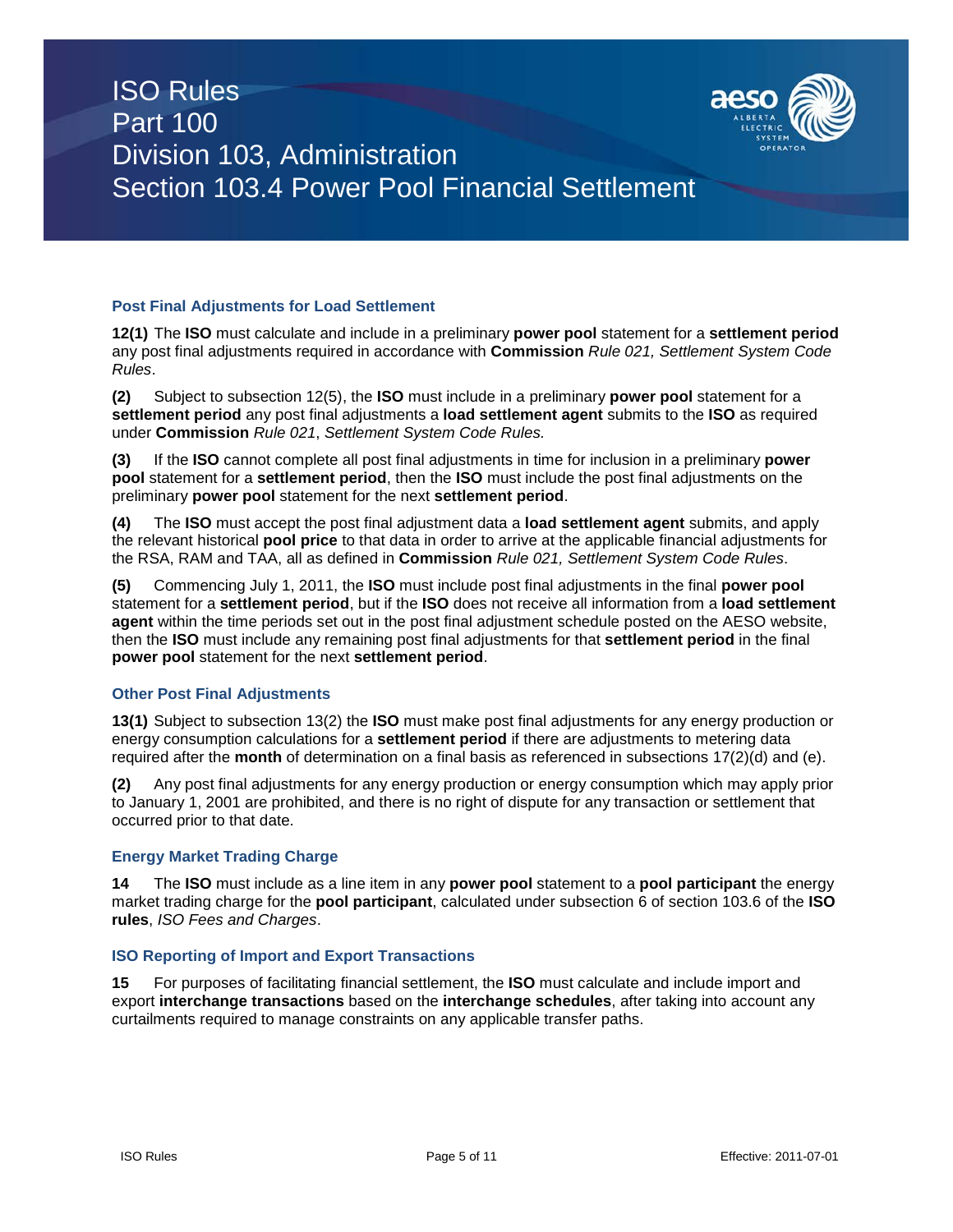

## **Metering Data Submission Requirements**

**16(1)** For the purposes of facilitating **power pool** financial settlement, **load settlement agents** and **meter data managers** must provide metering data to the **ISO** in the format designated in section 9.6.2.4.1 of **Commission** *Rule 021, Settlement System Code Rules.*

**(2)** The **metered energy** submitted to the **ISO** for **system emergency** energy production under subsection 2 must be in the format designated in subsection 9.6.2.4.1 of **Commission** *Rule 021*, *Settlement System Code Rules*.

#### **Preliminary Power Pool Statement**

**17(1)** No later than the close of business on the fifth (5<sup>th</sup>) **business day** after the last day of each **settlement period**, the **ISO** must issue on the AESO website a preliminary **power pool** statement to each **pool participant** containing the amount of energy a **pool participant** purchases and supplies and the payment calculation for that energy determined on:

- (a) an initial basis for that **settlement period**;
- (b) an interim basis for the two (2) **months** prior to that **settlement period**; and
- (c) a final basis for the four (4) **months** prior to that **settlement period**.
- **(2)** The preliminary **power pool** statement must include the following line items:
	- (a) the amount of energy purchased from the **pool participant** and supplied by the **pool participant** determined on an initial basis in that **settlement period**;
	- (b) up to and including June 30, 2011, the amount of energy purchased from the **pool participant** and supplied by the **pool participant** determined on an interim basis in the third (3rd) **month** following the initial **settlement period**;
	- (c) on and after July 1, 2011, the amount of energy purchased from the **pool participant** and supplied by the **pool participant** determined on an interim basis in the second (2<sup>nd</sup>) month following the initial **settlement period**;
	- (d) up to and including June 30, 2011, the amount of energy purchased from the **pool participant** and supplied by the **pool participant** determined on a final basis in the seventh (7<sup>th</sup>) **month** following the initial **settlement period**;
	- (e) on and after July 1, 2011, the amount of energy purchased from the **pool participant** and supplied by the **pool participant** determined on a final basis in the fourth  $(4^{th})$  month following the initial **settlement period**;
	- (f) the energy market trading charge amount allocable to the **pool participant** as calculated in accordance with subsection 6 of section 103.6 of the **ISO rules**, *ISO Fees and Charges*;
	- (g) any payment default charge amount allocable to the **pool participant** as calculated in accordance with subsection 8 of section 103.6 of the **ISO rules**, *ISO Fees and Charges*, including details regarding the calculation of the payment default charge as allocated to that **pool participant**, or any refund of that default charge amount;
	- (h) any other **ISO fees** and charges under section 103.6 of the **ISO rules**, *ISO Fees and*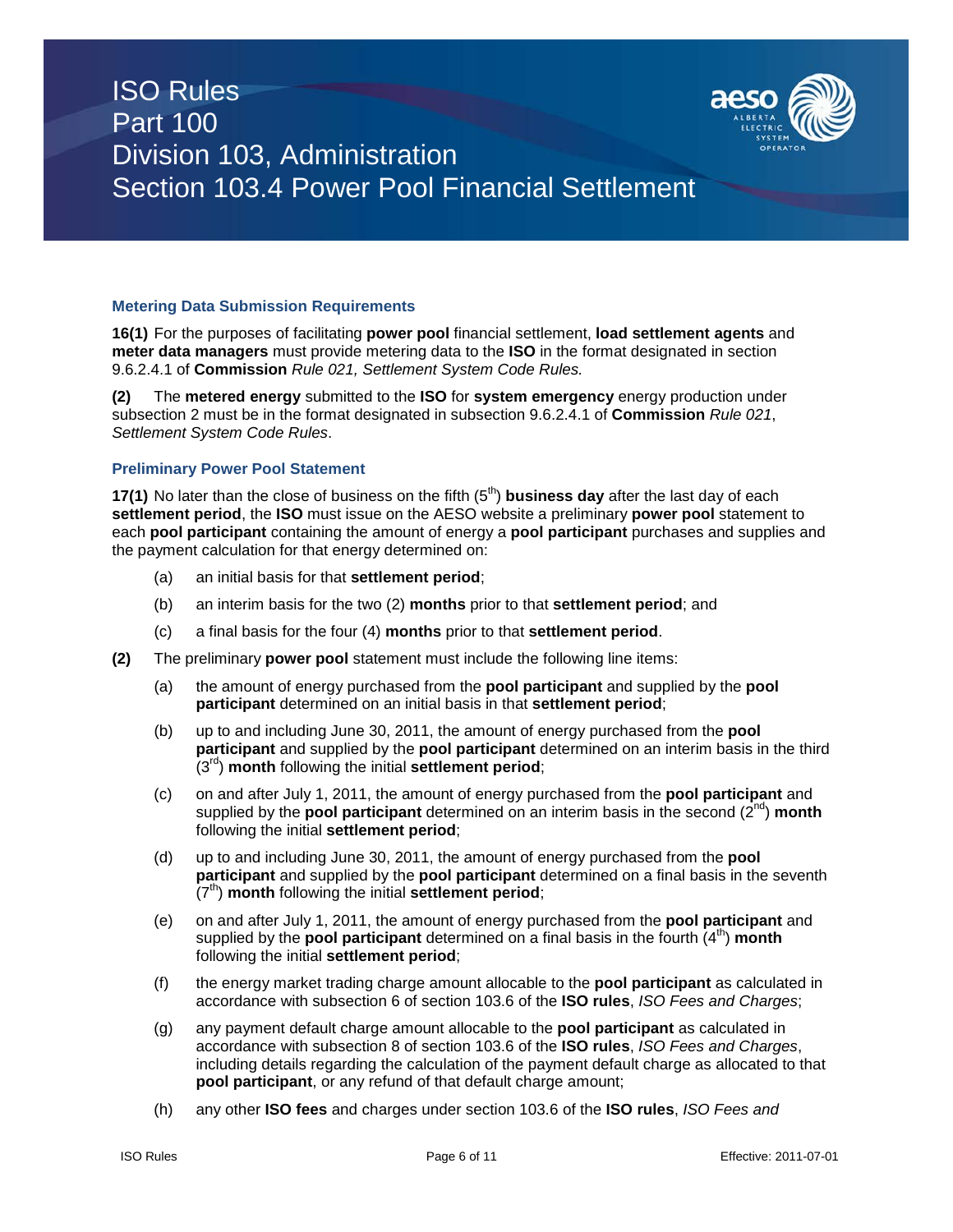

*Charges,* including the **pool participant** fee, digital certificate charges, and records and data provision charges;

- (i) any interest, late payment or other costs or charges under section 103.7 of the **ISO rules**, *Financial Default and Remedies*;
- (j) the net amount either owing to or by the **pool participant**; and
- (k) such other information as the **ISO** considers appropriate.

**(3)** If a **pool participant** has both an energy charge and an energy payment in a **settlement period**, then the preliminary **power pool** statement must contain line items for the amount of energy purchased, the amount of energy supplied and the net amount owing or owed for all transactions with the **power pool**.

**(4)** Subject to the provisions of section 103.1 of the **ISO rules**, *Confidentiality*, and upon reasonable written request, the **ISO** must provide to a **pool participant** any supporting records used in determining the line items and net amounts contained in a preliminary or final **power pool** statement.

**(5)** If the AESO website is not available on the fifth  $(5<sup>th</sup>)$  **business day** referred to in subsection 17(1), then the **ISO** must use reasonable efforts to issue to **pool participants** the preliminary **power pool**  statement using fax or other alternative and reasonable delivery means available to the **ISO**.

**(6)** Each **pool participant** is responsible for retrieving its preliminary **power pool** statement from the AESO website once the **ISO** issues the statement.

**(7)** If a **pool participant** notifies the **ISO** that, after having used all reasonable efforts, the **pool participant** failed to retrieve its preliminary **power pool** statement from the AESO website, then the **ISO** must use an alternative and reasonable delivery means, and the **pool participant** is deemed to have received the preliminary **power pool** statement on the **business day** the preliminary **pool statement** is delivered to the **pool participant** by that means.

## **Final Pool Statement**

**18(1)** No later than the close of business on the fifteenth (15<sup>th</sup>) **business day** after the end of each **settlement period**, the **ISO** must issue on the AESO website a final **power pool** statement to each **pool participant** containing the line items, calculations and amounts set out in the preliminary **power pool** statement and determined on:

- (a) an initial basis for that **settlement period**;
- (b) an interim basis for the two (2) **months** prior to that **settlement period**; and
- (c) a final basis for the four (4) **months** prior to that **settlement period**.

**(2)** The final **power pool** statement may also contain any updated items and information not previously appearing on the preliminary **power pool** statement.

**(3)** If the AESO website is not available on the fifteenth (15th) **business day** referred to in subsection 18(1), then the **ISO** must use reasonable efforts to issue to **pool participants** the final **power pool**  statement using fax or other alternative and reasonable delivery means available to the **ISO**.

**(4)** Each **pool participant** is responsible for retrieving its final **power pool** statement from the AESO website once the **ISO** issues the statement.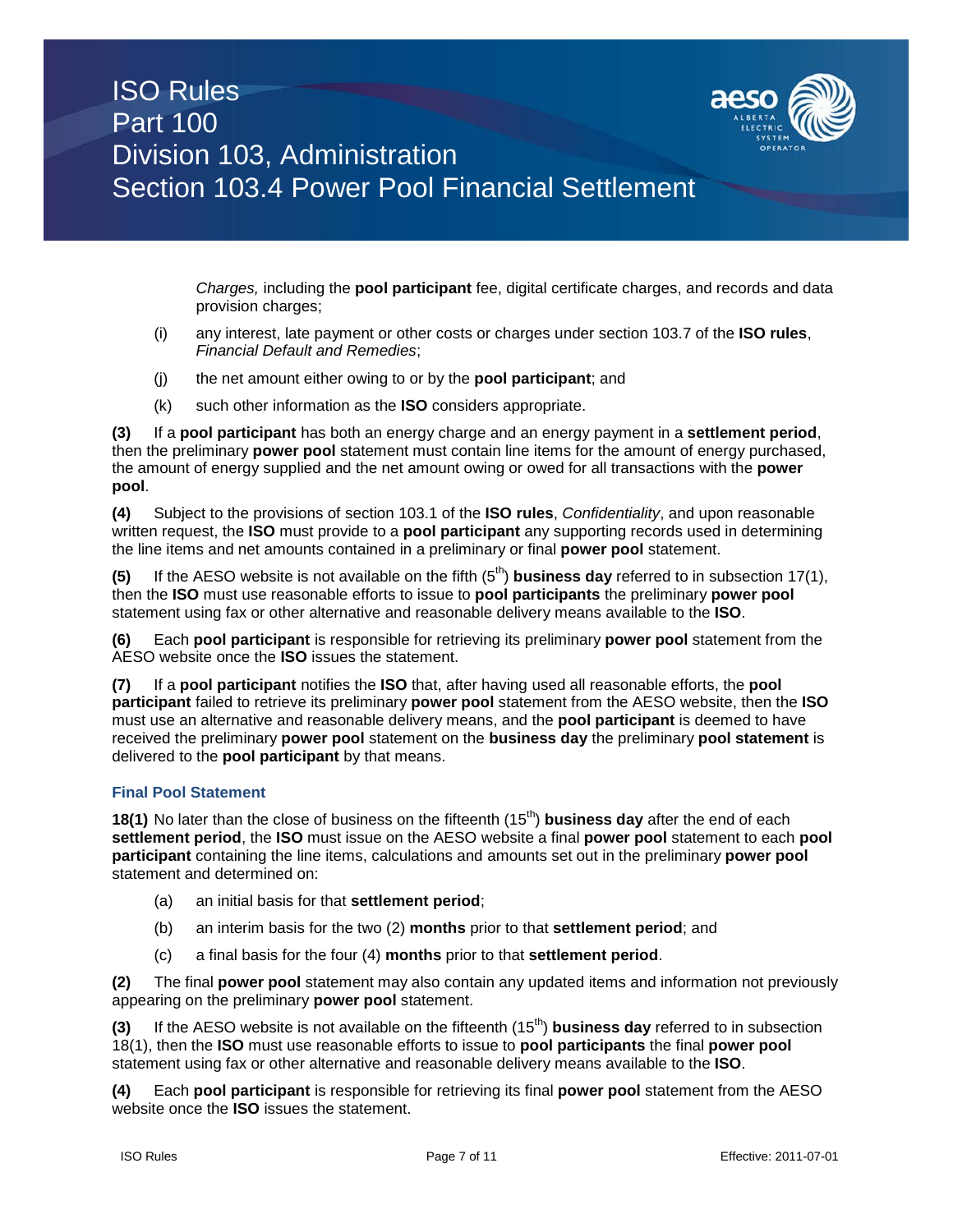

**(5)** If a **pool participant** notifies the **ISO** that, after having used all reasonable efforts, the **pool participant** failed to retrieve its final **power pool** statement from the AESO website, then the **ISO** must use an alternative and reasonable delivery means, and the **pool participant** is deemed to have received the final **power pool** statement on the **business day** the final **power pool** statement is delivered to the **pool participant** by that means.

## **Pool Settlement Date and Payment Obligations**

**19(1)** The settlement date for a **settlement period** is the twentieth (20<sup>th</sup>) **business day** following the last day of that **settlement period**.

**(2)** Each January, the **ISO** must publish on the AESO website the calendar dates which are settlement dates for the current and next calendar year, being the dates for the financial settlement for the final **power pool** statements and the **ISO tariff**.

**(3)** Subject to subsection 20, no later than the specified settlement date for a **settlement period**, a **pool participant** must pay to the **ISO** the net dollar amount it owes.

**(4)** If the **ISO** owes a net dollar amount to the **pool participant**, as set out in the final **power pool**  statement for the **settlement period**, then the **ISO** must pay that amount by the settlement date.

**(5)** In accordance with subsection 7 of section 103.2 of the **ISO rules**, *Dispute Resolution*, the **pool participant** must make full payment of the net amount the **pool participant** owes as set out in the final **power pool** statement, whether or not any such amounts are under dispute.

## **Acceleration in Pool Settlement Dates Due to Payment Default**

**20(1)** If a **pool participant** has:

- (a) in its first calendar year of **pool participant** registration, defaulted in the payment for a **settlement period** one (1) time; or
- (b) after its first calendar year of **pool participant** registration, defaulted in the payment for any **settlement period** two (2) times over twelve (12) **settlement periods**;

then, for the next six (6) **settlement periods** following the date of the first (1<sup>st</sup>) default under subsection (a) or the second (2nd) default under subsection (b), the **ISO** may require that the **pool participant** must pay the **ISO** on the nineteenth (19th) **business day** following the end of the **settlement period**.

**(2)** If the **pool participant** does not commit any further default in payment during the six (6) **settlement periods** referred to in subsection 20(1) then**,** commencing on the next **settlement period** following the end of the six (6) **settlement periods**, the settlement date for the **pool participant** will revert to the twentieth (20<sup>th</sup>) **business day** following the end of a **settlement period**.

**(3)** If a **pool participant** is required to pay on the nineteenth (19<sup>th</sup>) **business day** in accordance with subsection 20(1) and there is one (1) more default in payment during the next six (6) **settlement periods**, then the **ISO** may require, for the twelve (12) settlement dates following the date of the further default, that the **pool participant** must pay the **ISO** on the eighteenth (18th) **business day** following the end of the **settlement period**.

**(4)** If the **pool participant** does not commit any further default in payment during the twelve (12) **settlement periods** referred to in subsection 20(3) then, commencing on the next **settlement period** following the end of the twelve (12) **settlement periods**, the settlement date for the **pool participant** will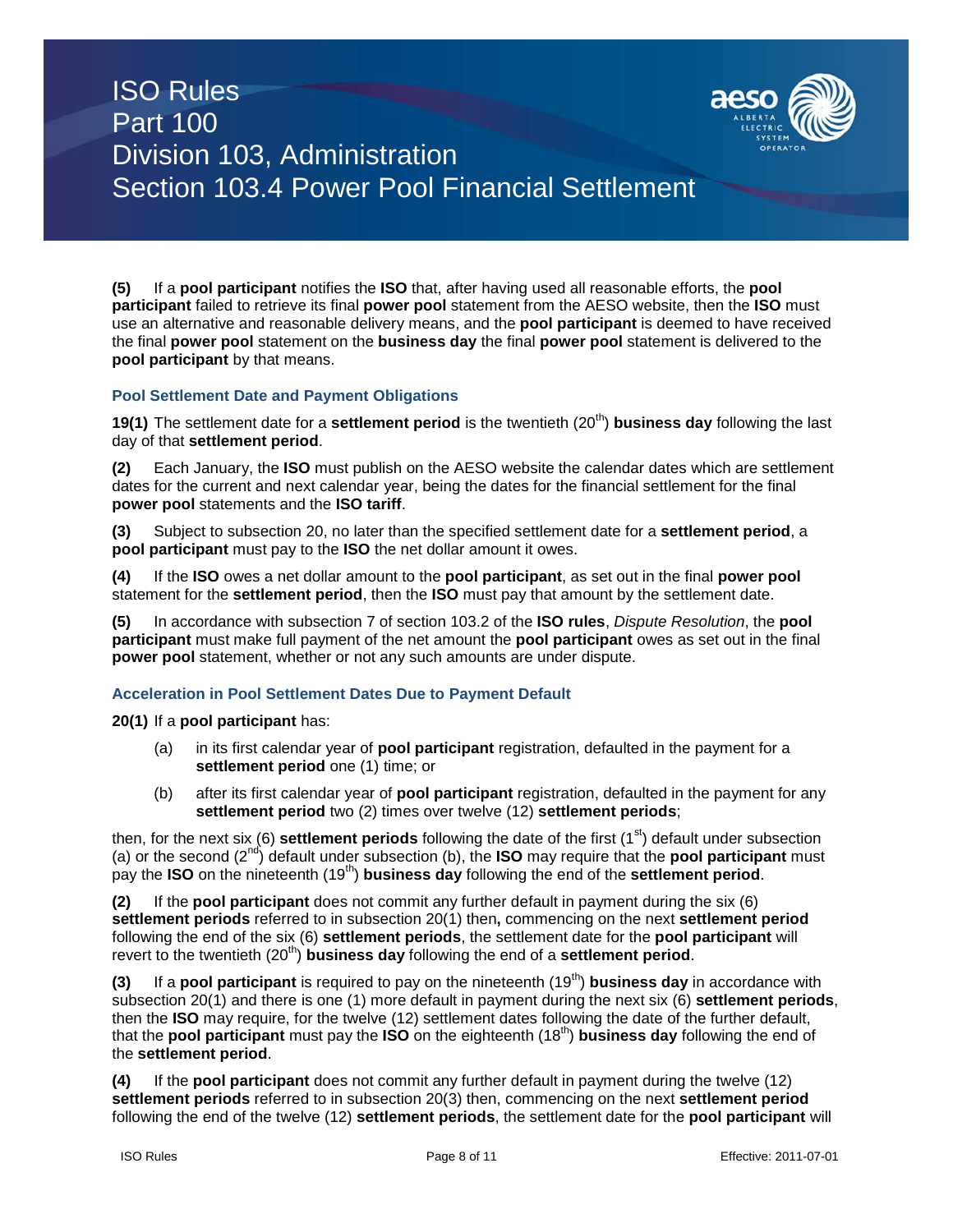

revert to the twentieth (20<sup>th</sup>) **business day** following the end of a **settlement period**.

**(5)** The discretion of the **ISO** to implement the accelerated payment obligations under this subsection 20 is in addition to any other rights and remedies of the **ISO** in accordance with section 103.7 of the **ISO rules**, *Financial Default and Remedies,* with regard to any payment default by the **pool participant**.

#### **Interest and Other Late Payment Costs and Charges**

**21** If a **pool participant** fails to pay on or before a settlement date any outstanding **financial obligation** dollar amount owing to the **ISO** by the **pool participant** as set out in any of the **pool participant's** final **power pool** statements, then that **pool participant** must pay interest, a late payment charge, and any other costs and charges in accordance with the provisions of section 103.7 of the **ISO rules**, *Financial Default and Remedies.*

#### **Method of Payment**

**22** A **pool participant** must pay any net dollar amount the **pool participant** owes, as set out in its final **power pool** statement, to the **ISO** by wire transfer to the bank account the **ISO** specifies.

#### **Prepayment Procedures**

**23(1)** A **pool participant** may prepay by wire transfer at any date during a **settlement period** other than a specified **settlement period** date.

**(2)** The **ISO** may apply any prepayment amount against any outstanding **financial obligations** of that **pool participant**.

#### **Informal Disputes**

**24** If a **pool participant** has a dispute with the **ISO** about the content of a final **power pool** statement of the **pool participant** prior to the **ISO** issuing that final **power pool** statement on a final basis in accordance with subsection 18(1)(c), then the **pool participant** and the **ISO** must make reasonable efforts to informally resolve the dispute in accordance with subsection 2 of section 103.2 of the **ISO rules**, *Dispute Resolution.*

#### **Formal Dispute Periods**

**25** Each January, the **ISO** must publish on the AESO website the formal dispute submission periods for each of the **settlement periods** of that calendar year.

#### **Power Pool Statement Formal Disputes After Final Pool Statement**

**26(1)** Subject to subsection 28, a **pool participant** may not formally dispute a final **power pool** statement for a **settlement period** until the **ISO** has issued the final **pool statement** on a final basis for that **settlement period** in accordance with subsection 18(1)(c).

**(2)** If a **pool participant** desires to proceed with a formal dispute, then the **pool participant** must submit a written dispute notice to the **ISO** in accordance with subsection 3 of section 103.2 of the **ISO rules**, *Dispute Resolution*, prior to the expiry of the formal dispute submission period for the **settlement period**.

**(3)** The **ISO** must not make adjustments to any amounts of any final **power pool** statement issued on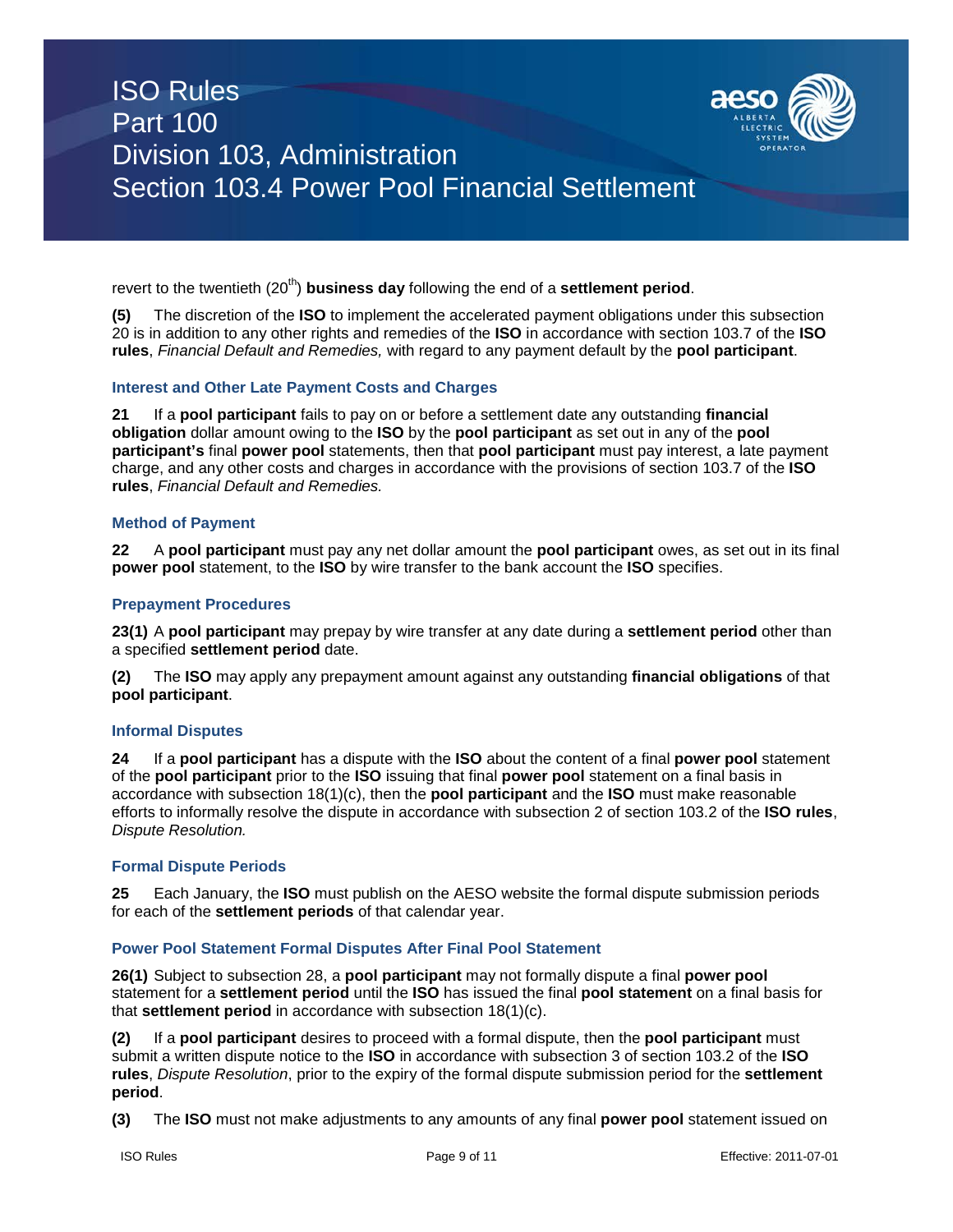

a final basis unless the adjustments result from a formal dispute resolution written agreement between the **ISO** and the **pool participant** or from a determination under subsection 5(3) of section 103.2 of the **ISO rules**, *Dispute Resolution.*

**(4)** If the terms of a formal dispute have been agreed to in principle between the **ISO** and the **pool participant**, then the **ISO** must deliver a written agreement to the **pool participant** detailing the dispute resolution terms, the subject **settlement period**, a summary of adjustments, and the requirement that the **pool participant** confirms and agrees to the formal dispute resolution by signing and returning the written agreement to the **ISO.**

**(5)** The **pool participant** must, no later than the close of business on the thirtieth (30<sup>th</sup>) **business day** from the receipt of the written agreement from the **ISO**, reply by signing and accepting the written agreement and once signed and accepted and redelivered to the **ISO**, the **pool participant** will not have further recourse under section 103.2 of the **ISO rules**, *Dispute Resolution* or any other legal or equitable remedy with respect to the formal dispute.

**(6)** If the **pool participant** fails to respond within the thirty (30) **business day** period, then the **pool participant** will be deemed to have accepted the written agreement and the **pool participant** will not have further recourse under section 103.2 of the **ISO rules**, *Dispute Resolution*, or any other legal or equitable remedy with respect to the formal dispute.

**(7)** If the **pool participant** rejects the written agreement by delivering a rejection notice to the **ISO** within the thirty (30) **business day** period, then the **pool participant** may seek to have the formal dispute resolved by a determination under subsection 5(3) of section 103.2 of the **ISO rules**, *Dispute Resolution*.

## **Power Pool Statement Adjustments for Resolved Disputes**

**27(1)** If an informal dispute is resolved under subsection 24, then the final **power pool** statement for that **settlement period** must include any resolved line item adjustments and the adjusted net amount payable by or to the **pool participant**.

**(2)** If a formal dispute is resolved under subsection 26, then next final **power pool** statement after the resolution must include any resolved line item adjustments and the adjusted net amount payable by or to the **pool participant**.

## **Settlement System Code Determination by ISO**

**28** If a **pool participant**, as a complainant under **Commission** *Rule 021, Settlement System Code Rules*, does not agree with a Determination referred to in subsection 5.3.4 of that rule*,* then the **pool participant** may give notice in writing to the **ISO** for an **ISO** determination and the provisions of section 103.2 of the **ISO rules**, *Dispute Resolution* will apply to that **ISO** determination.

## **ISO Recourse to Section 103.7** *Financial Default and Remedies*

**29** The failure of a **pool participant** to pay any dollar amount under this section 103.4 is deemed to be a **financial obligation** default event which will allow the **ISO** to have recourse to the rights and remedies of the **ISO** under section 103.7 of the **ISO rules**, *Financial Default and Remedies.*